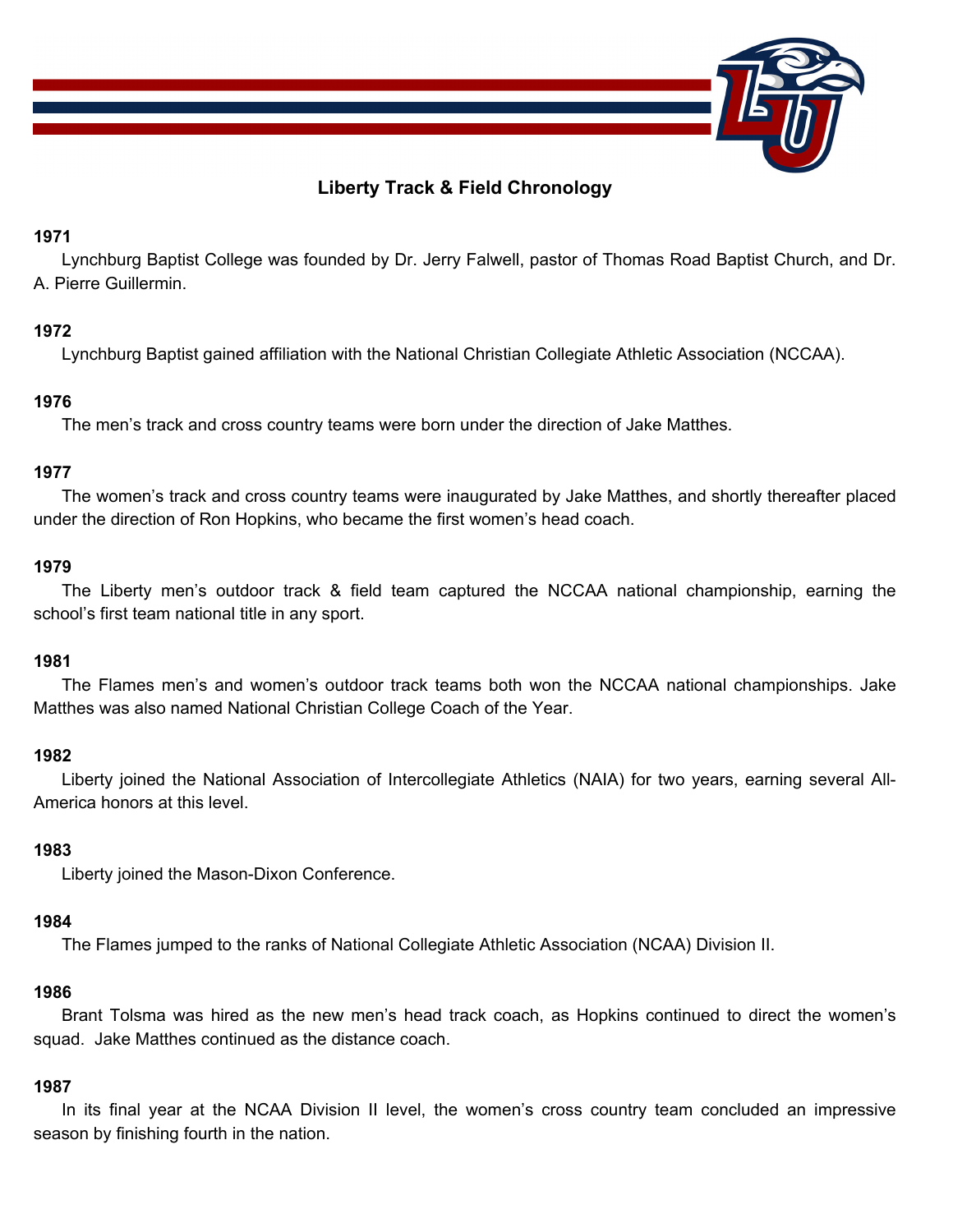Both the Flames and the Lady Flames placed in the top 10 nationally, with the men's team placing sixth, and the women's team placing seventh at the national championship meet. This season also began a streak in which Liberty won 15 of 18 Mason-Dixon conference championships in cross country, indoor and outdoor track through 1990.

### **1989**

 Upon its first year of competition at the Division I level, the university completed the construction of a beautiful track facility, ending the days of driving or jogging to practice at local high schools. Decathlete Henry Elliott became the first Liberty track athlete to achieve NCAA Divison I All-American honors.

## **1990**

Ron Hopkins, the founder of the women's cross country and track programs, died while out on a routine run.

### **1991**

 After 14 years of beginning and building the Flames track program, Coach Jake Matthes retired from coaching. In due fashion, Liberty's new track facility was named the Matthes-Hopkins Track Complex in tribute to the founders of Liberty track and field. In addition, Liberty joined the eight-team Big South Conference, and the highly competitive ECAC/IC4A, which is the oldest and largest - over 80 Division I teams - conference in the country.

### **1993**

 Decathlete Todd Pettyjohn finished ninth at the NCAA national championship meet in New Orleans, becoming Liberty's second NCAA Division I All-American.

#### **1994**

 After just three years in the IC4A, the men's track team climbed all the way to a second-place finish, which was the beginning of a run of seven successive years among the Top 3 in the IC4A. Sprinter Jacob Swinton and decathlete Ryan Werner were named NCAA Division I All-Americans.

#### **1995**

 After several unfortunate injuries, the Flames track & field team fielded only seven athletes at the IC4A championships. Despite a lack of personnel, Liberty edged Seton Hall by one point to capture second place in the conference. For the second consecutive year, Ryan Werner was named an NCAA Division I All-American for his fourth-place finish in the decathlon at nationals.

#### **1996**

 For the third time in as many years, Ryan Werner earned NCAA Division I All-American honors as a decathlete. In an upset of major proportions, the Flames defeated heavily favored George Mason - the 1996 indoor national champion -in winning the IC4A championships. The next day, sports writer Alex Rosen wrote: "A funny thing happened on the way to George Mason's eighth consecutive IC4A title … Liberty University, a team backed by the power of God, had the sun shining on them. Liberty had what could only be described as a performance of Biblical proportions."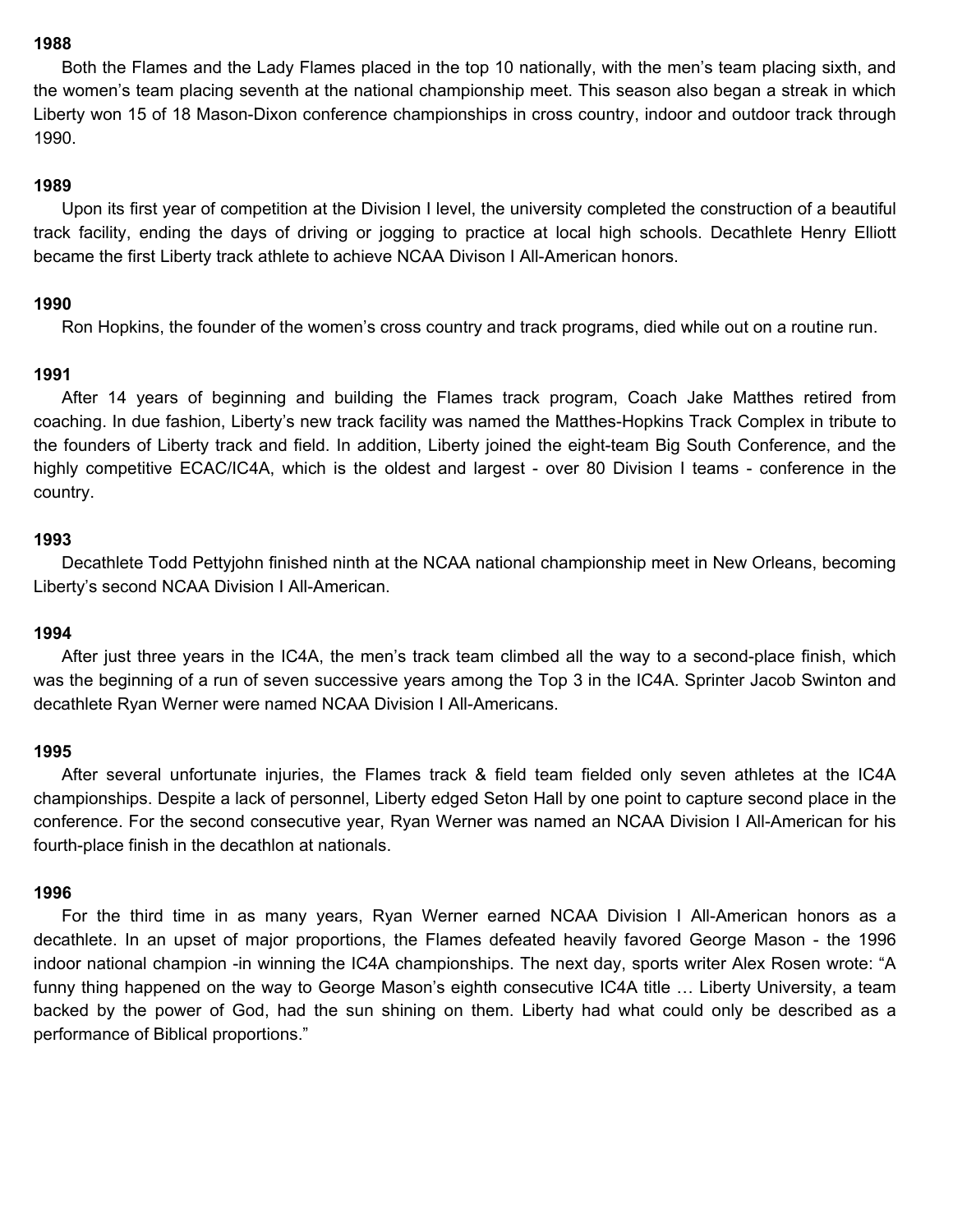The Flames returned to the IC4A championship as the defending champion, and again defeated Track & Field News' favorite to win, Georgetown. The meet was a combination of amazing blessings and major disappointments.

 Nevertheless, the meet yielded two individual championships, and the team placed second, making it the fourth consecutive year in which Liberty finished in the top two at the IC4A championship.

## **1998**

 Liberty christened the Big South's first season of indoor track by capturing both the men and women's indoor titles. The Flames and Lady Flames proved to be equally successful outdoors, as both teams won their fifth straight Big South conference outdoor track & field titles. The men's team also tied Manhattan for third at the IC4A championships, making the Flames arguably the most consistent team in that conference over the past five years.

#### **1999**

Liberty again won both the indoor and outdoor men's and women's Big South Track Championships.

 The men's team finished second in the IC4A Championships for the fifth time in six years. Greg Benhase, Mike Decker, Ken Howell and James Johnson represented Liberty at the National Championship. Benhase and Howell became Liberty's 5th and 6th Division I All-Americans, both in the decathlon.

#### **2000**

 2000 was a year of individual firsts for the Liberty Track & Field team. Mike Decker became Liberty's first NCAA Division I indoor All-American by finishing 10th overall in the 400 meters, and Andrea Wildrick pole vaulted 13-1.5 to become Liberty's first women's All-American since the program moved to the Division I level in 1989. Decker repeated his All-America performance on the outdoor track, becoming the first Liberty track & field athlete to win All-American honors in both indoor and outdoor track. Josh Jones won All-America honors in the decathlon, becoming Liberty's eighth division I decathlete to win the honor.

 The Flames won both the men's and women's Big South Conference Outdoor Championships for the seventh consecutive year and won the indoor meet again for the third year in a row. At the IC4A Championships, the men's track & field team finished second overall, marking the seventh consecutive year that the Flames had finished in the top three in the prestigious event. The women's team finished 18th at the ECAC Championships, their highest-ever finish in the event.

### **2001**

 Both Liberty's men and women extended their outdoor Big South string of victories to eight. Both also repeated as indoor champions. The Liberty ladies continued their progress, as indicated by their 12th-place finish at the indoor ECAC, their highest finish ever. The men's seven-year string of IC4A top three finishes came to an end. Mike Decker again led the team with a strong effort, winning the 400 and finishing second in the 200, as well as running on a placing 4 x 100 relay. He scored an amazing 113 points at the IC4A championship meets in three years. Decker earned his third All-America honor, placing fifth at the indoor national championship, running the 400 in an outstanding 46.33.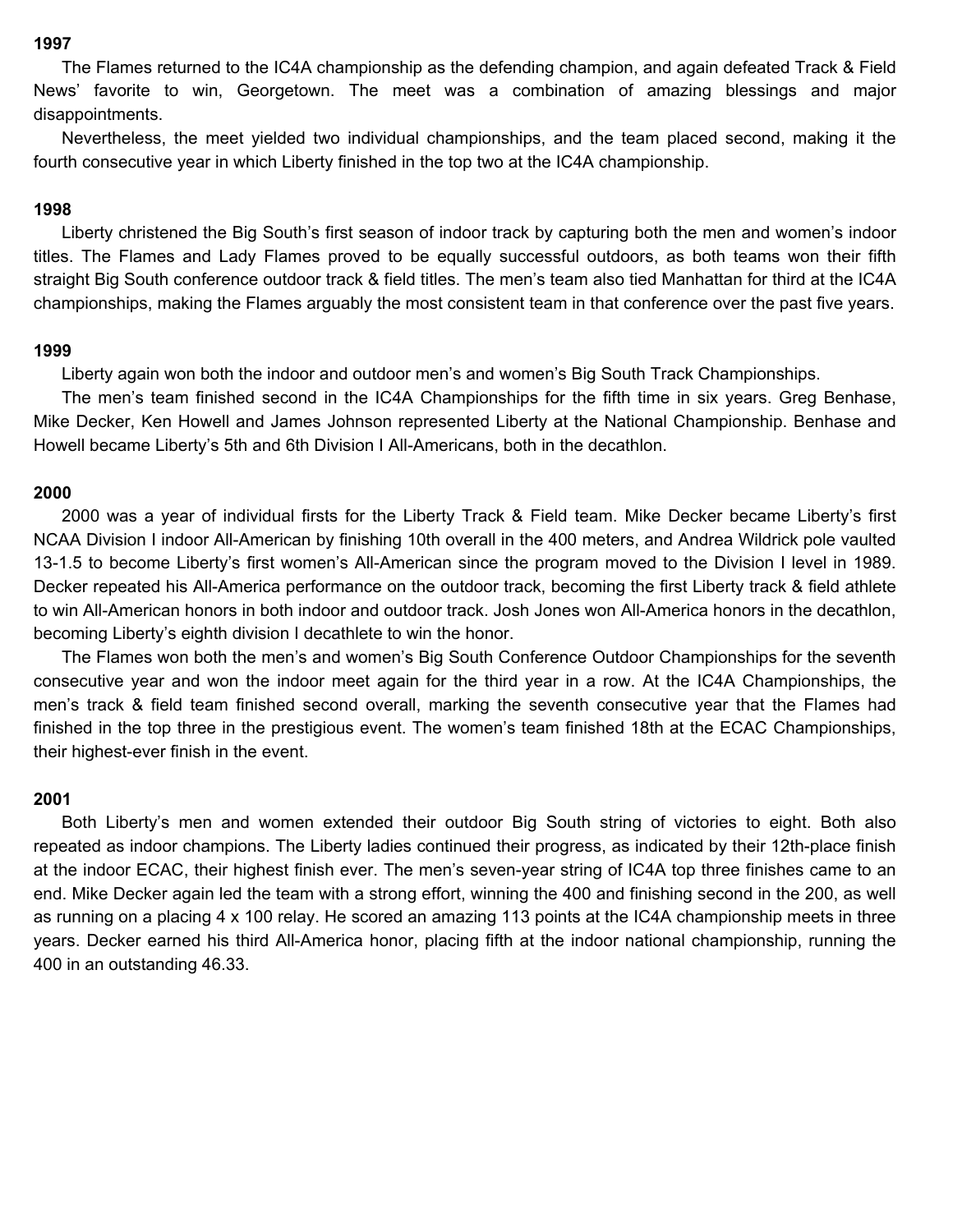The 2002 season was clearly the greatest season in the history of the Lady Flames Track and Field program. Heather Sagan became the first athlete in Liberty history to win a national championship, as she won the 2002 NCAA Indoor National Championship in the mile, while placing second in the 2002 NCAA Outdoor National Championships in the 1,500 meters. Andrea Wildrick became the first Liberty NCAA runner-up, when she placed second in the pole vault at the outdoor national championship after tying for fourth indoors. Wildrick and Sagan also became the Liberty's first-ever ECAC champions; Wildrick winning in the pole vault both indoors and out and Sagan winning in the mile indoors and 1,500 meters outdoors. With the efforts of Sagan and Wildrick, Liberty's Women's Track and Field team placed 15th in the nation in both the indoor and outdoor seasons. Danielle McNaney became Liberty's first freshman to qualify for nationals, accomplishing the feat with her 5,274-point second-place finish in the ECAC heptathlon. McNaney went on to place fourth at the USA Junior Nationals. Sagan was named the U.S. Track Coaches Association Scholar-Athlete of the Year and NCAA Virginia Woman of the Year. She was also named Eastern Track's 2002 Athlete of the Year with Wildrick as runner-up.

#### **2003**

 The big news of 2003 was that the men's 10th consecutive Big South outdoor title was taken away from Liberty by the conference office. At issue was the honest effort rule. Quoting Track and Field News, "Belated DQ Reverses Big South Standings. Overzealous Application of the Rules?" You be the judge. Several days after the Big South Conference Championships, the conference office announced a change in the men's team standings. What happened? Liberty's Jon Debogory was entered in the high jump and shot put simultaneously at a facility where the throwing area was about a half mile from the track. Coach Tolsma explains what happened next. "The high jump started later than scheduled and while participating, Debogory received a call from a teammate saying that he needed to be at the shot put as quickly as possible. He took his last jump and hopped in a car to head to the shot put. When he arrived, the official would not let him throw even though the finals had not yet started." Since the conference had told Coach Tolsma prior to the meet that walkie-talkies were available and would be used for communication in such a situation, Tolsma wrongly assumed that this situation could not be considered a violation of the honest effort rule, and Debogory ran on the 4 x 400 relay team. Three days later, the 4 x 400 team was disqualified and Liberty lost by one point.

 The Lady Flames turned in great performances at the Big South Indoor and Outdoor Championships, as they won by 11 points during indoors and nine points during the outdoor championships over a favored Coastal Carolina squad, extending their Big South outdoor string to a record 10 straight championships.

### **2004**

 The Liberty men's team answered the Big South controversy of the previous year by taking the indoor championship by over 60 points and the outdoor by nearly 50. The Lady Flames' 10-year streak was ended by a strong Coastal Carolina team that bettered Liberty by 50 points indoors but then battled to a close 240-223 victory outdoors. Dani McNaney led the ladies, claiming her first ECAC title in the pentathlon while Chad Wilson led the men winning the IC4A long jump with an outstanding 25-6.75. Both represented Liberty at nationals.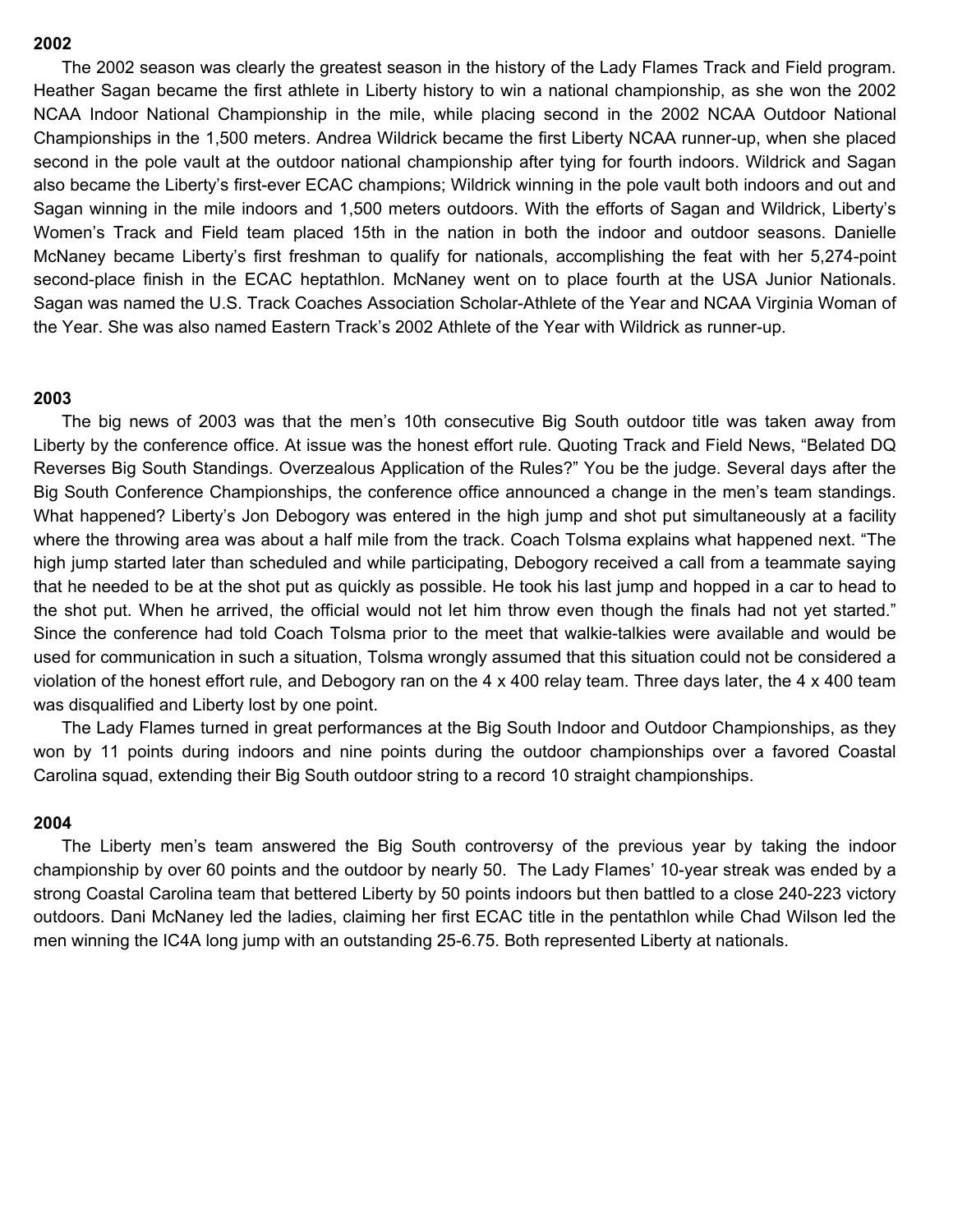Senior, Dani McNaney, and junior, Kena Butts, gave the Lady Flames national exposure while freshmen, Josh McDougal and Brandon Hoskins did the same for the men. McDougal (3,000 meters) and Hoskins (heptathlon) became the first Liberty athletes to earn All America honors as freshmen, while McNaney earned her second Academic All-America honor and Butts qualified for nationals in the high jump, both indoors and outdoors. McNaney won all her multi-event competitions up to nationals. This included the ECAC pentathlon and heptathlon and the Penn Relays in a conference record of 5,504 points. She placed 11th at both NCAA and USA nationals.

 The Lady Flames stole the indoor Big South Conference championship from Coastal, taking victory by only 3.5 points. The men continued their string of indoor and outdoor Big South Conference championships and got IC4A champions in freshmen McDougal (3,000 meters indoors) and Hoskins (decathlon).

#### **2006**

 Sophomore Josh McDougal enjoyed a banner year, becoming the first athlete in either Liberty or Big South Conference history to record a "triple crown" of All-America honors in the same academic year. McDougal placed fourth in the NCAA National Cross Country Championship. He then took fourth at 5,000 meters and fifth at 3,000 meters at the national indoor meet before earning his fourth All-America distinction of the year with a ninth-place finish in the 5,000 meters at the outdoor championships. Also the IC4A 3,000-meter champion indoors and the 10,000-meter champion outdoors, McDougal became the first Liberty male track and field athlete to win the Big South's Howard Bagwell Male Student-Athlete of the Year award. McDougal helped the men's indoor track and field team capture its ninth-consecutive Big South title. Brandon Hoskins also qualified for the NCAA National Outdoor Track and Field Championships in the decathlon.

 The Lady Flames finished second at both the indoor and outdoor conference meets. Leading the way was junior Arlene Zelinskas, who was named the Big South Indoor Track and Field Women's Outstanding Track Performer of the Year, after winning the 60-meter hurdles and pentathlon and setting conference meet records in both disciplines.

#### **2007**

 2007 was a year of conference championships for the Liberty men's team, as the Flames completed their first Big South "Triple Crown" since the 1999-2000 academic year, sweeping the cross country, indoor track and outdoor track team titles. The Big South indoor track crown was the 50th conference championship captured by the Liberty men's and women's cross country and track teams, since joining the Big South in 1991. The Flames also won their second IC4A outdoor title and first since 1996, led by an unprecedented 1,500, 5K, 10K sweep by junior Josh McDougal. It was one of many noteworthy feats by McDougal during the year, as he added five more All-America certificates to his total (cross country, indoor 3K and 5K, outdoor 5K and 10k). McDougal also ran a 3:57.46 mile and became the fifth-fastest collegiate 5K runner of all-time, running a 13:20.43 at the Mt. SAC Relays. Brandon Hoskins garnered his second career All-America mention, taking seventh in the decathlon at the NCAA national meet. Juniors Jon Hart (hammer) and Clendon Henderson (discus) became the first two Liberty throwers ever to reach the national meet.

 On the women's side, the Lady Flames won the Big South cross country and outdoor track titles, both of which snapped Coastal Carolina's streaks of conference championships. The squad was led by senior multi-event athlete Arlene Zelinskas, who received numerous honors. The co-Big South Women's Track Performer of the Year indoors, she was tabbed Big South Woman of the Year and was an Academic All-American. Junior Carol Jefferson made her first national appearance, running the 10,000 meters at the NCAA Division I Outdoor Track & Field Championships.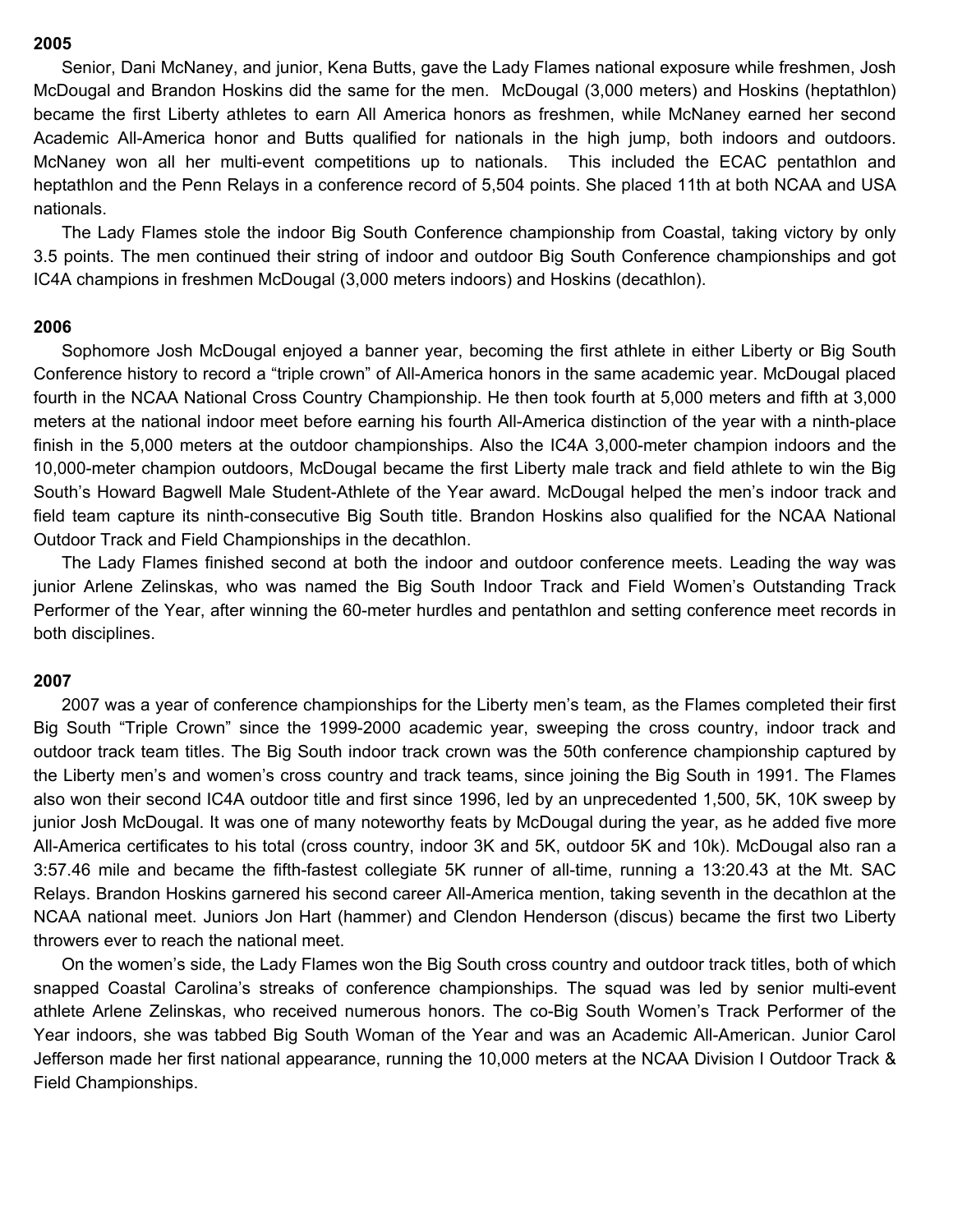The Liberty men's squad continued its dominance of the Big South Conference in 2008, capturing another "Triple Crown" of conference titles in cross country, indoor track and outdoor track. The Flames also enjoyed another year of success in the IC4A, successfully defending their team championship outdoors and posting the highest indoor IC4A finish in program history (second place). At the NCAA Division I East Regional Championships, the Flames finished seventh, representing Liberty's highest-ever regional placing. The Flames' team success was spearheaded by a powerful senior class, led by Jon Hart, Clendon Henderson, Brandon Hoskins and Josh McDougal. McDougal posted the crowning achievement of his stellar four-year career on Nov. 19, 2007, when he won the NCAA Division I Na tional Cross Country Championship in Terre Haute, Ind. He later added a pair of All-America honors at the NCAA indoor meet, bringing his final total of All-America certificates to an incredible 14. Henderson placed third in the discus at the NCAA Division I Outdoor Track & Field Championships, becoming the first Liberty thrower ever to garner All-American recognition. He also became the second Liberty track & field athlete ever to complement his All-America status with a place on the Academic All-America roster.

 The Lady Flames held off Coastal Carolina to win their second consecutive Big South cross country title, paced by conference runner-up Piper Newby and Big South Freshman of the Year Dacia Bushman. On the track, Jaime Watson broke Heather Sagan's Liberty and Big South indoor 800-meter record with a 2:08.34. That effort helped Watson take the 800-meter title at the ECAC Division I Indoor Track & Field Championships, making her only the second Lady Flame ever to win an ECAC running event.

#### **2009**

Despite graduating a sizable and successful senior class from the previous year's team, the Liberty men's cross country, indoor track and outdoor track teams posted their third straight Big South Conference "Triple Crown" in 2009. The Flames also posted a runner-up finish at the IC4A outdoor meet and sent four athletes to the NCAA Division I Outdoor Track & Field Championships. Liberty's national qualifiers included Sam Chelanga (10K), Daniel Newell (decathlon), Matt Parker (high jump) and John Talbert (discus). Newell gave Liberty a representative on the Academic All-America team for the third consecutive year.

 Meanwhile, Chelanga took the mantle from Josh McDougal as Liberty's national-caliber distance runner during his first year in a Flames uniform. The redshirt sophomore earned All-America honors in cross country (second place), indoor track (second in the 5K) and outdoor track (third in the 10K). Chelanga also set an all-time NCAA record in the 10K, clocking a 27:28.48 at the Brutus Hamilton Invitational in Berkeley, Calif., on April 24.

 The Lady Flames finished as the Big South runners-up in cross country, indoor track and outdoor track. Individual honorees included Ashley Osborne and Marie Williams. Osborne was tabbed Big South Women's Track Performer of the Year at the Big South indoor meet, after sweeping the 3K and 5K titles. Meanwhile, Williams completed 13 events and scored 33 team points at the Big South Outdoor Track & Field Championship, punctuating a stellar senior campaign. As a result, she was voted Big South Women's Field Performer of the Year.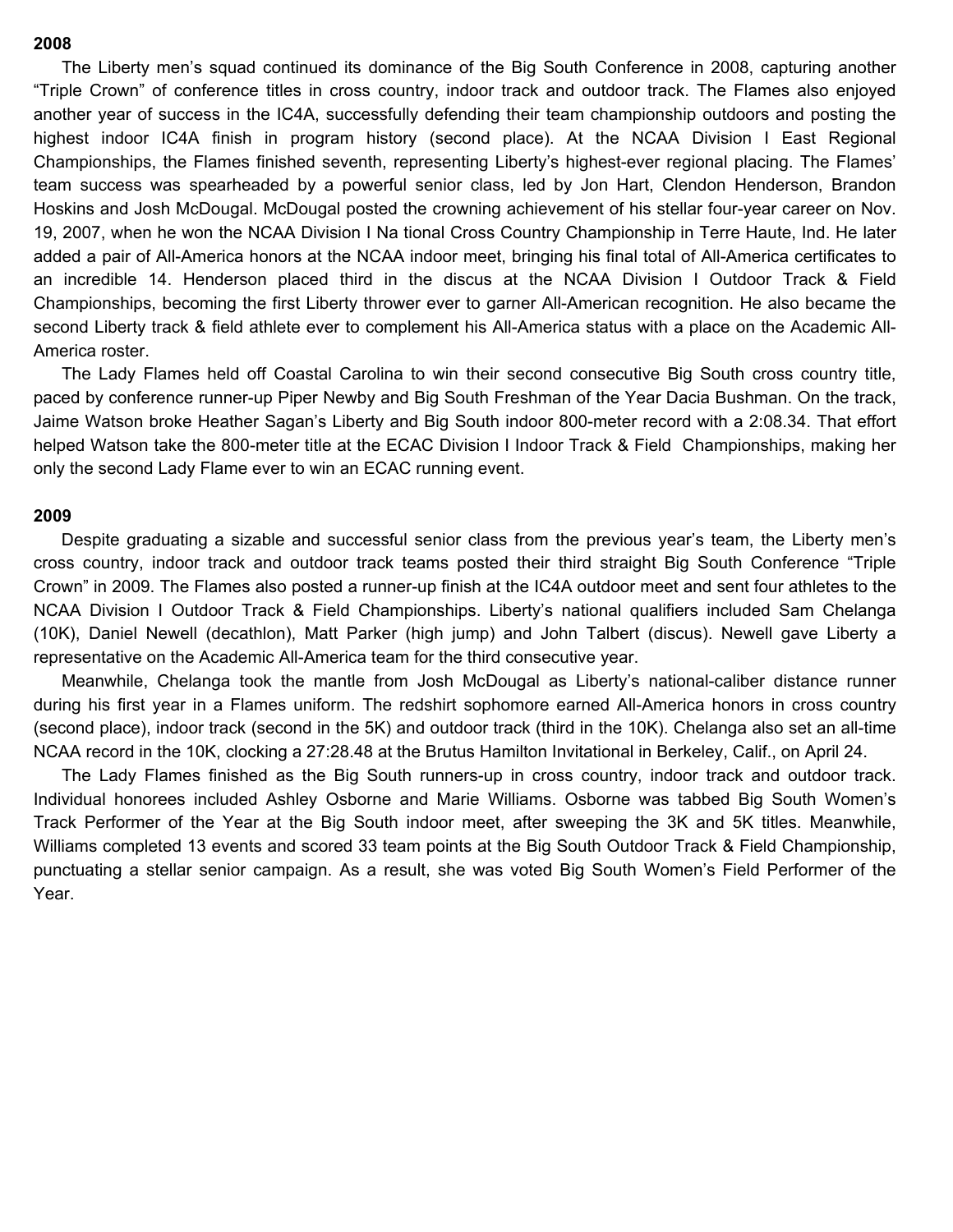For the first time in program history, Liberty completed a Big South Conference "Double Triple" in 2009-10. The Flames and Lady Flames swept the year's Big South men's and women's cross country, indoor track & field and outdoor track & field titles, becoming only the ninth NCAA Division I program ever to record a Double Triple.

 The men's squad was also successful at the IC4A and national levels. The Flames tied for third at the IC4A indoor meet and posted a runner-up finish outdoors. It was Liberty's fourth straight top two finish at the IC4A Outdoor Track & Field Championships.

 On the strength of Sam Chelanga's national championship in the 10K and second-place finish in the 5K, Liberty tied Kentucky for 13<sup>th</sup> place at the NCAA Division I Outdoor Track & Field Championships. At the time, it was the highest finish ever by a Big South team at either the NCAA Division I Indoor or Outdoor Track & Field Championships.

 Chelanga's 10K title was Liberty's first national crown at the NCAA Division I Outdoor Track & Field Championships and capped off a spectacular season. The redshirt junior also won the NCAA cross country title in dominating fashion and improved his own NCAA 10K record to 27:08.39 at Stanford on May 1.

 Liberty's other NCAA national qualifiers included Jaime Watson (indoor women's 800), Elliot Galeone (outdoor men's javelin), Evans Kigen (outdoor men's steeplechase) and Clarence Powell (outdoor men's triple jump). Watson became the first Lady Flame to compete at the national meet since Carol Jefferson ran the 10K at the 2007 NCAA Division I Outdoor Track & Field Championships.

## **2011**

 Liberty nearly notched its second consecutive Big South Conference "Double Triple" in 2010-11, winning five Big South titles in cross country and track & field. Only the women's outdoor track & field championship eluded the Lady Flames.

 Liberty captured its fifth consecutive Big South Triple Crown on the men's side, sweeping conference crowns in cross country, indoor track & field and outdoor track & field. The indoor team title was the Flames' unprecedented 14<sup>th</sup> straight Big South championship.

 At the IC4A/ECAC level, the Flames were most successful at the IC4A Indoor Track & Field Championships, tying for second place. Highlighted by Taylor Courtney's first-place finish in the 500-meter final, Liberty equaled its best-ever placement at the meet.

 Sam Chelanga closed out his exceptional career with a bang, winning national titles in both cross country and the outdoor 5K. The 14-time All-American helped the Liberty men's squad tie Illinois, Texas and USC for 12<sup>th</sup> place at the NCAA Division I Outdoor Track & Field Championships. That was the highest national finish ever by a Big South team at either the NCAA indoor or outdoor track & field national meet.

 Chelanga was joined by two teammates at the NCAA Division I Outdoor Track & Field Championships, as Elliot Galeone threw the javelin and Kolby Shepherd competed in the pole vault.

## **2012**

 Liberty continued its dominance of Big South men's cross country, indoor track & field and outdoor track & field, sweeping all three conference titles for its sixth straight Big South Triple Crown. The Flames became the first team in conference history ever to win seven consecutive Big South men's cross country crowns.

The Lady Flames found their greatest success at the ECAC level, placing 11<sup>th</sup> at the ECAC Division I Indoor Track & Field Championships and coming in seventh at the ECAC Division I Outdoor Track & Field Championships. It was Liberty's best-ever ECAC indoor finish and equaled the Lady Flames' highest ECAC outdoor placement. Liberty's ECAC performances were highlighted by Jocelyn Williams' indoor weight throw title and Melinda Bendik's outdoor hammer throw crown.

 The Liberty men's squad scored points at the NCAA Division I Outdoor Track & Field Championships for the sixth consecutive year, tying for 54<sup>th</sup> place with 3.5 points. Redshirt senior Kolby Shepherd was responsible for the points, as he tied for fifth place in the men's pole vault final. Like Shepherd, redshirt senior Melinda Bendik became an All-American for the first time, placing 16<sup>th</sup> in the women's hammer at the NCAA Division I Outdoor Track & Field Championships.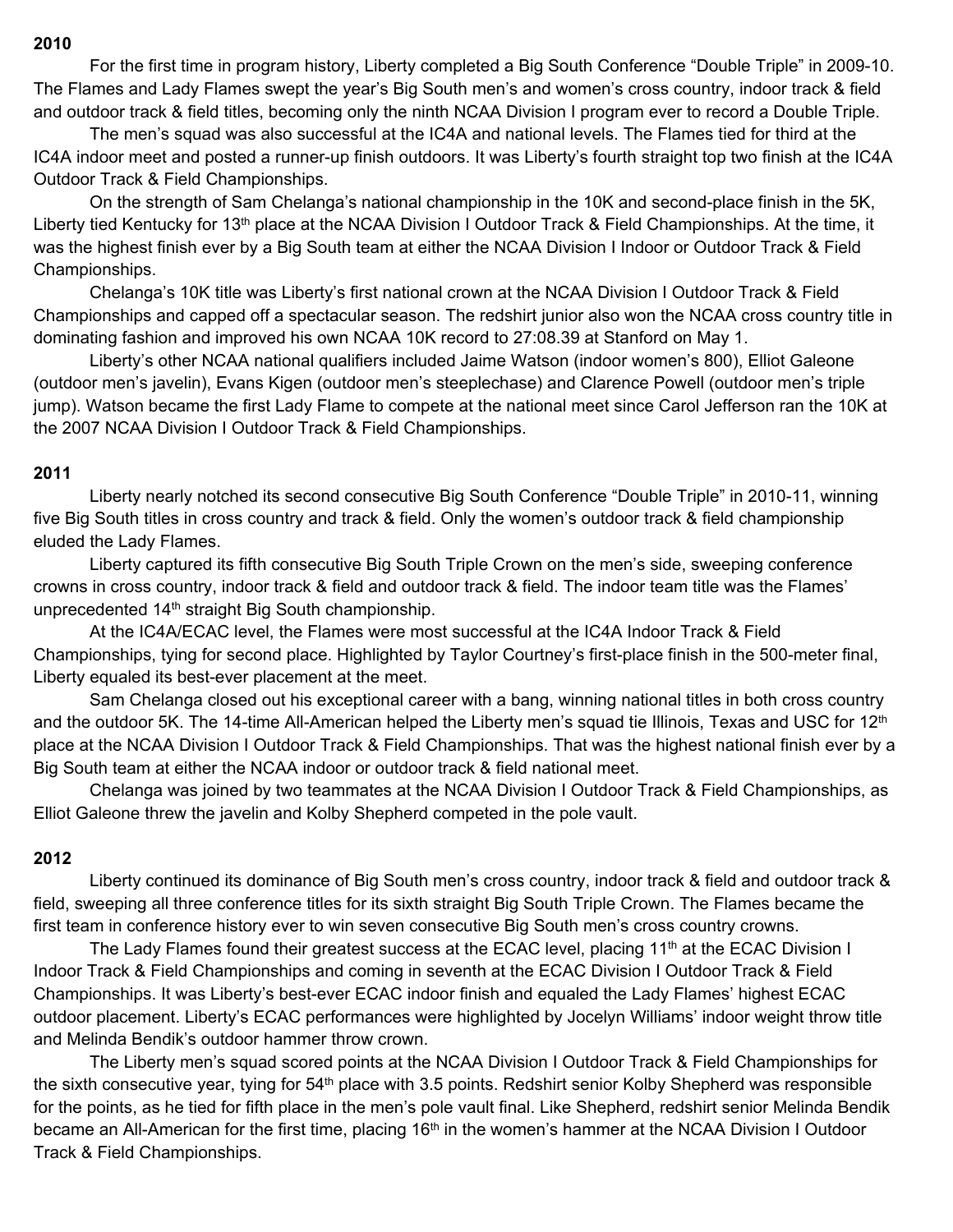For the seventh year in a row, Liberty won the Big South men's Triple Crown, claiming the conference cross country, indoor track & field and outdoor track & field championships. The cross country (eighth consecutive title) and indoor track (16<sup>th</sup> consecutive title) squads both extended their conference-record championship winning streaks.

 Meanwhile, the Lady Flames captured their fifth Big South cross country title in seven years and their first outdoor track & field championship since 2010. The latter crown came at the newly refurbished Matthes-Hopkins Track Complex, keeping Liberty unbeaten during the seven times it has hosted the Big South Outdoor Track & Field Championships.

 Liberty won three events at the IC4A and ECAC Division I Outdoor Track & Field Championships, with Mychelle Cumings (women's discus), Josh MacDonald (men's steeplechase) and Isaac Wendland (men's 1,500) doing the honors. As a result, both teams posted top 10 finishes, with the Flames placing fifth and the Lady Flames tying for ninth.

The Flames sent athletes to the NCAA Division I Outdoor Track & Field Championships for the 10<sup>th</sup> consecutive year, as Cumings (women's discus), Ryan Smith (men's shot put) and Wendland (men's 1,500) all made the trip to Hayward Field in Eugene, Ore.

## **2014**

 Liberty captured the Big South men's Triple Crown for the eighth year running, tying Kansas (Big 8, 1951- 59) for the second longest streak of conference Triple Crowns in men's NCAA Division I history. It marked the Flames' ninth straight cross country title, 17<sup>th</sup> consecutive indoor track & field championship and eighth outdoor track & field crown in a row.

 The Lady Flames finished second at the Big South championships for women's cross country, indoor track & field and outdoor track & field. Their top performance came at the ECAC Division I Indoor Track & Field Championships, where the Lady Flames placed third for the highest-ever ECAC finish in program history at the time. Meghan Burggraf (800) and Mychelle Cumings (shot put) led the way with ECAC individual event victories.

 The year also included tragedy, as freshman sprinter Darius Dixon was killed in a car accident on Dec. 7, 2013, just two days after opening his collegiate career at the Liberty Kickoff.

## **2015**

 Liberty's streak of Big South men's Triple Crowns came to an end, as High Point defeated the Flames in cross country. However, Liberty bounced back for dominating victories at the Big South indoor and outdoor track & field championships, winning the two meets by a combined 195 points. For the Flames, it marked their 18<sup>th</sup> straight indoor conference title and their ninth consecutive outdoor crown. The Liberty men's squad also picked up head-to-head victories over ACC squads Clemson, Duke, North Carolina, NC State and Virginia during the outdoor campaign.

 The Lady Flames captured the Big South outdoor track & field team title for the second time in three years and the 14<sup>th</sup> time overall. Liberty also recorded its second straight top-five finish at the ECAC Division I Indoor Track & Field Championships, coming in fifth overall.

Redshirt senior Jocelyn Williams placed 16<sup>th</sup> in the women's hammer at the NCAA Division I Outdoor Track & Field Championships in Eugene, Ore., becoming the Lady Flames' fourth NCAA Division I All-American in program history (second team).

### **2013**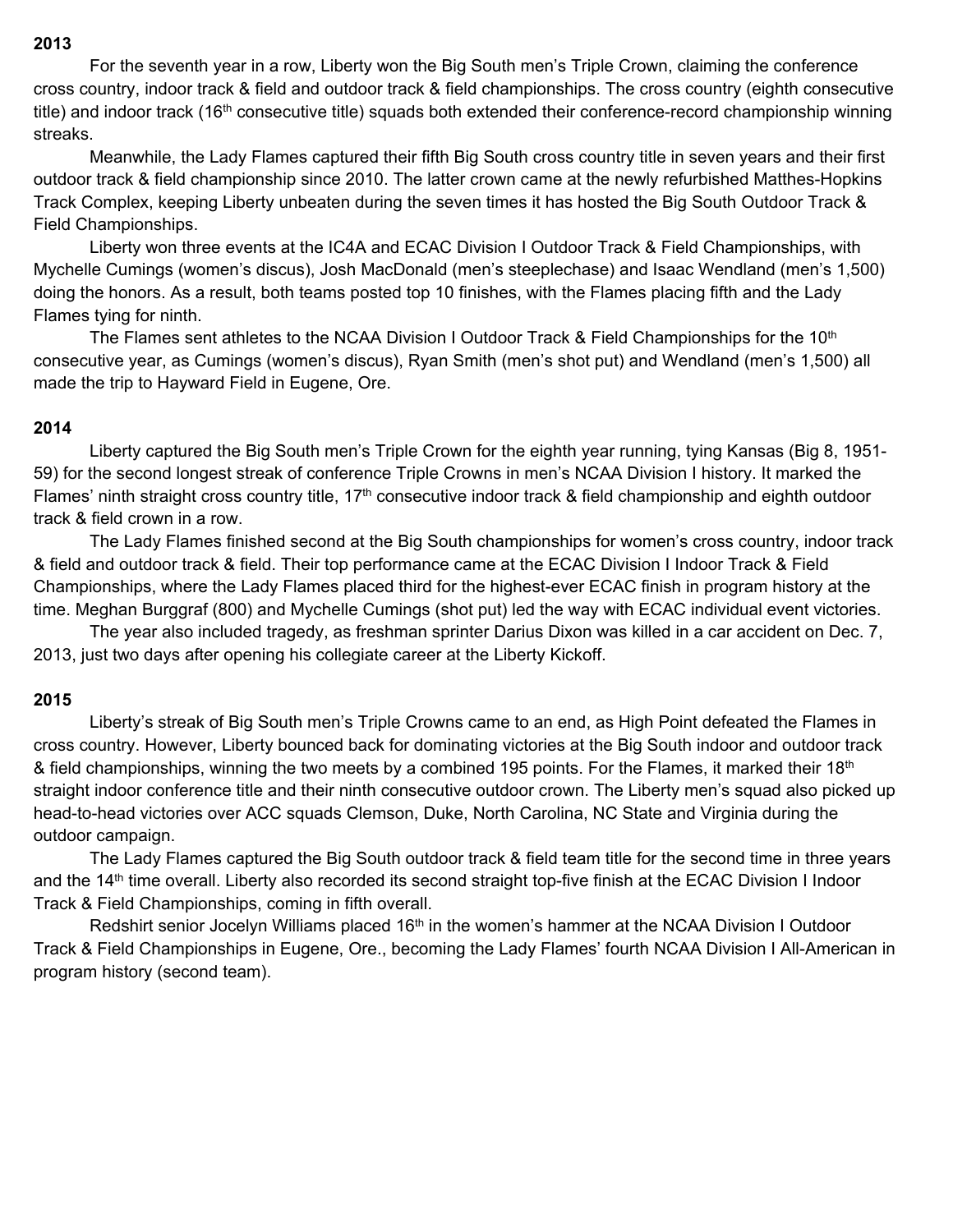Liberty swept the men's and women's team titles at the both the Big South Indoor and Outdoor Track & Field Championships for the first time since 2010. The latter meet was contested at the Matthes-Hopkins Track Complex, keeping the Flames and Lady Flames unbeaten during the eight times Liberty has hosted the championship. Liberty was dominant in the Big South, winning the indoor team championships by a combined 179.5 points and claiming the outdoor team crowns by a combined 203.5 tallies.

 Individually, Ednah Kurgat became the first Lady Flame ever to earn NCAA Division I All-America honors in women's cross country, indoor track & field and outdoor track & field during the same athletic year. She placed 12<sup>th</sup> in cross country, ninth in the indoor 5K and fourth in the outdoor 5K.

## **2017**

Liberty claimed its first Big South Conference women's Triple Crown since 2009-10, sweeping the conference titles in cross country, indoor track & field and outdoor track & field. The Lady Flames' cross country crown marked Brant Tolsma's 100<sup>th</sup> conference championship in his 31 years at Liberty.

 The Flames nearly captured their second Big South "Double Triple," but fell just six points shy of winning the men's cross country title. Liberty's Big South men's indoor track & field championship made the Flames a perfect 20 for 20 all-time at the meet.

 Liberty enjoyed success at the IC4A/ECAC Division I Indoor Track & Field Championships, placing a program-best second in the women's ECAC standings and fourth in the men's IC4A race. Azaria Kirwa won the IC4A 5K title, springboarding him toward qualification for the NCAA Division I Outdoor Track & Field Championships 5K three months later.

 The Flames hosted their first three meets at the state-of-the-art Liberty Indoor Track Complex, which features a 200-meter hydraulically banked track. Liberty's home debut at its new facility took place at the Liberty Kickoff (Jan. 20-21), while the Darius Dixon Memorial Invitational featured a grand opening ceremony on Jan. 28.

## **2018**

 The 2017-18 athletic year marked the end of an era, as Liberty wrapped up its 27-year stay in the Big South Conference. The Flames captured titles in men's and women's indoor track & field at the Liberty Indoor Track Complex and swept the men's and women's outdoor track & field team crowns as well. Liberty finished with 98 total Big South team championships in cross country and track & field.

 The Lady Flames won their first-ever team title at the ECAC Division I Indoor Track & Field Championships. Meanwhile, the Flames matched their best-ever finish (second) at the concurrent IC4A indoor meet.

 Liberty boasted NCAA Division I All-Americans during all three seasons of competition, including Azaria Kirwa (25<sup>th</sup> place in men's cross country), Jovaine Atkinson (fourth place in indoor men's 60 hurdles) and Markus Ballengee (seventh place in outdoor men's decathlon).

 The Flames and Lady Flames sent a program-record 27 athletes to the NCAA Division I East Preliminary Round meet and equaled a program best with five NCAA Division I Outdoor Track & Field Championships qualifiers (Ballengee – decathlon, Darrel Jones – men's triple jump, Dasiana Larson – women's hammer, Alejandro Perlaza Zapata – men's 400 and Denzel Pratt – men's javelin).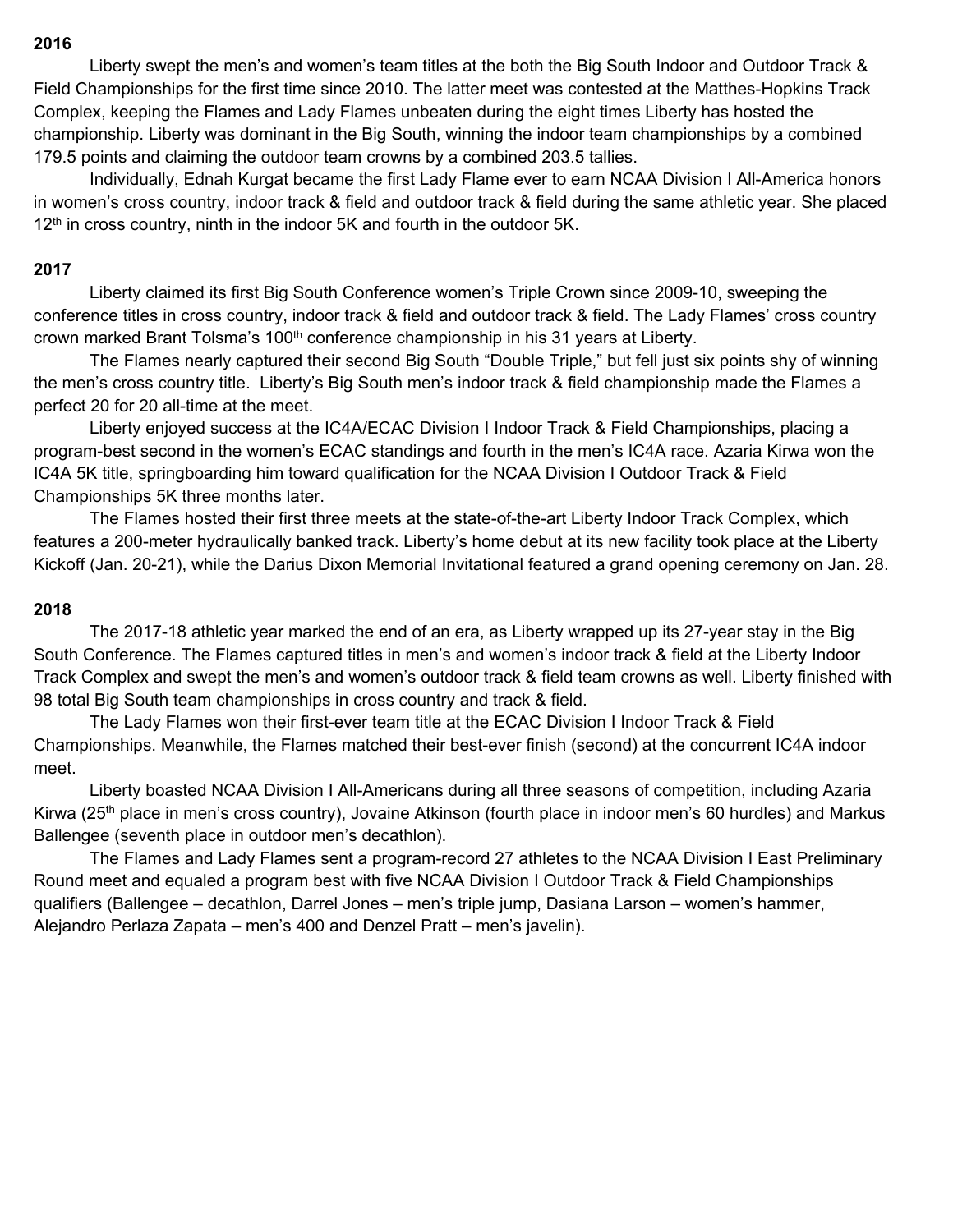Liberty made an immediate impact during its first season of ASUN Conference competition, becoming just the second program in conference history to win team titles in men's and women's indoor track & field and men's and women's outdoor track & field during the same year. The Flames and Lady Flames recorded first-place finishes in nearly half (35 of 76) the events between the four championships, with the indoor edition taking place at the Liberty Indoor Track Complex.

 Liberty finished as the ASUN runner-up in both men's and women's cross country, with each program recording its best finish at the NCAA Division I Southeast Regional Championships in recent years. The Flames placed sixth for their highest regional finish since 2008, while the Lady Flames' 13<sup>th</sup>-place showing was their best at the meet since 2010.

 The Lady Flames rolled to their second straight team crown at the ECAC Division I Indoor Track & Field Championships, topping runner-up UConn by 38.5 points. Meanwhile, the Flames came in fourth at the concurrent IC4A Indoor Track & Field Championships.

 Liberty was represented at all three NCAA national championship events, as Azaria Kirwa qualified for the NCAA Division I Cross Country Championships, Alejandro Perlaza Zapata ran the 400 at the NCAA Division I Indoor Track & Field Championships and a record nine Liberty athletes advanced to the NCAA Division I Outdoor Track & Field Championships, including the Flames' first-ever relay team (women's 4 x 400) to reach the national meet.

 The Flames earned five All-America honors on the year, including a pair of first-team nods for Perlaza Zapata ( $6<sup>th</sup>$  in indoor 400,  $5<sup>th</sup>$  in outdoor 400). Kirwa placed eighth in the men's 10K final to garner first-team accolades of his own. Meanwhile, Felix Kandie (men's steeplechase) and Denzel Pratt (men's javelin) finished as second-team All-Americans, giving Liberty a program-record four All-Americans at the NCAA Division I Outdoor Track & Field Championships.

## **2020**

 For the second straight season, host Liberty swept the team titles at the ASUN Indoor Track & Field Championships. Both the men's and women's squads won by 68 points, and Liberty won 16 of the 34 events contested during the two-day meet.

 At the meet's conclusion on Feb. 29, Brant Tolsma announced that he would be retiring at the end of the 2020 outdoor track & field season. However, the entire outdoor season was cancelled before it began due to health concerns related to the spread of the COVID-19 virus.

 On March 4, it was announced that longtime Liberty assistant Lance Bingham would return to Lynchburg from Abilene Christian to serve as the head track & field and cross country coach for the 2020-21 athletics year.

## **2021**

All three sports (cross country, indoor track & field and outdoor track & field) took place during the spring 2021 semester due to the COVID-19 pandemic. Liberty captured four ASUN Conference titles during Lance Bingham's first year as Director of Track & Field and Cross Country, including its first ASUN women's cross country crown, a men's indoor track & field championship and a sweep of the men's and women's outdoor track & field titles.

 The women's cross country team qualified for the NCAA Division I Cross Country Championships for the first time, placing  $26<sup>th</sup>$  nationally.

 Liberty was well represented at the NCAA Division I East Preliminary Round meet, sending 22 athletes to Jacksonville, Fla. Two Flames (Felix Kandie – ninth in men's steeplechase and Kyle Mitchell – 14<sup>th</sup> in men's shot put) earned second team All-America honors at first NCAA Division I Outdoor Track & Field Championships to be contested at the new Hayward Field in Eugene, Ore.

#### **2019**